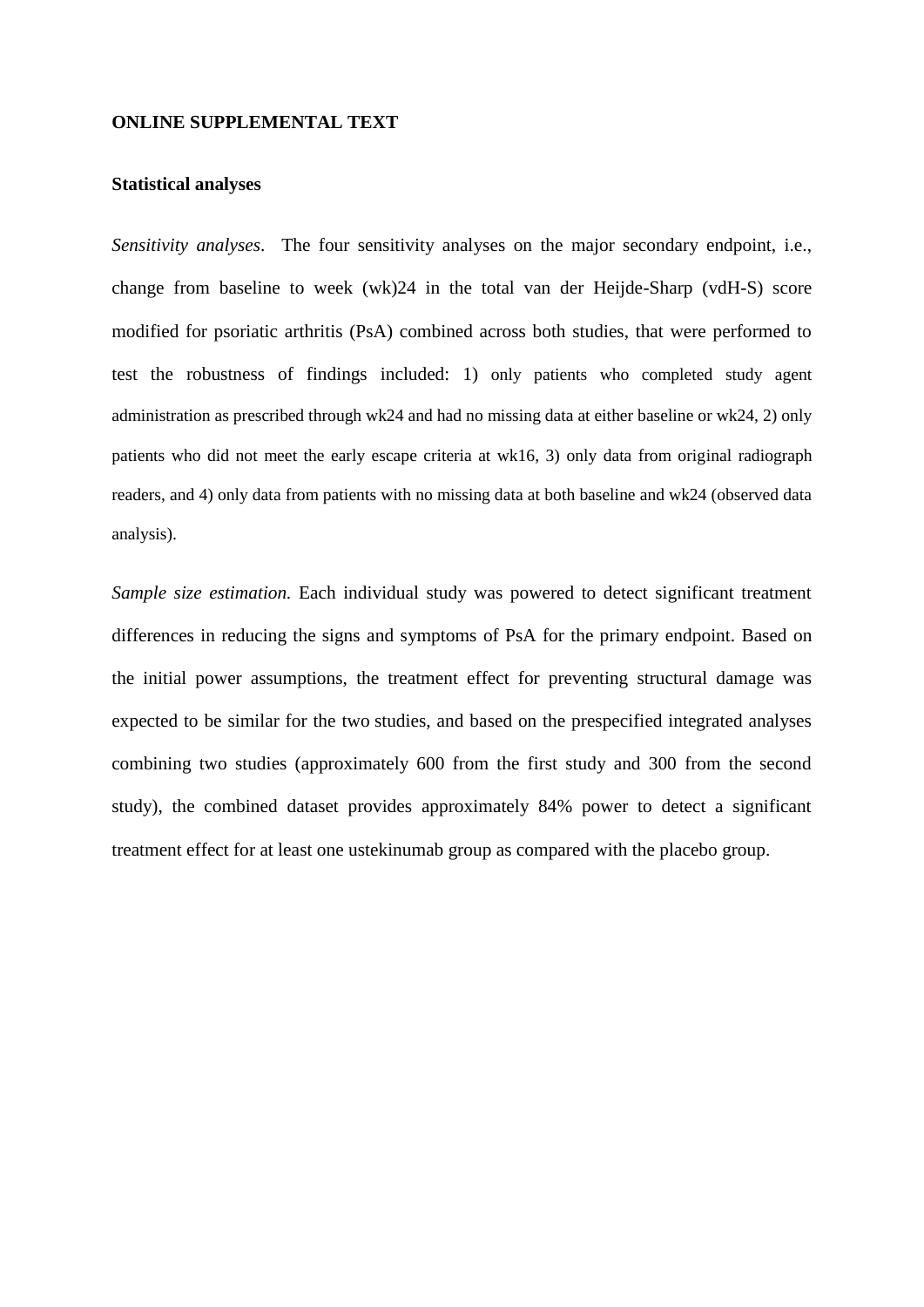| Tabic 51. Dascinic i s $\pi$ -modifica vari-5 scores, randomized patients in FSONINIFF-1 and FSONINIFF-2 |                 | Ustekinumab     |                 |  |  |
|----------------------------------------------------------------------------------------------------------|-----------------|-----------------|-----------------|--|--|
|                                                                                                          | Placebo         | 45mg            | 90mg            |  |  |
| Patients in PSUMMIT-1 + PSUMMIT-2, N                                                                     | 306             | 303             | 300             |  |  |
| Total PsA-modified vdH-S score                                                                           |                 |                 |                 |  |  |
| $Mean \pm SD$                                                                                            | $28.0 \pm 55.8$ | $30.4 \pm 50.7$ | $28.0 \pm 42.1$ |  |  |
| Median (IQ range)                                                                                        | 9.5(3.0, 29.5)  | 11.5(3.5, 33.5) | 10.5(3.5, 34.5) |  |  |
| <b>-Patients in PSUMMIT-1, N</b>                                                                         | 203             | 201             | 200             |  |  |
| Total PsA-modified vdH-S score                                                                           |                 |                 |                 |  |  |
| $Mean \pm SD$                                                                                            | $29.9 \pm 59.3$ | $30.1 \pm 51.7$ | $28.5 \pm 42.0$ |  |  |
| Median (IQ range)                                                                                        | 11.0(3.0, 30.5) | 11.0(3.5, 32.5) | 11.8(3.5, 36.5) |  |  |
| -Patients in PSUMMIT-2, N                                                                                | 103             | 102             | 100             |  |  |
| Total PsA-modified vdH-S score                                                                           |                 |                 |                 |  |  |
| $Mean \pm SD$                                                                                            | $24.3 \pm 48.0$ | $31.1 \pm 48.9$ | $26.9 \pm 42.6$ |  |  |
| Median (IQ range)                                                                                        | 7.0(2.0, 22.5)  | 13.0(3.5, 34.5) | 8.5(3.3, 30.3)  |  |  |
| -anti-TNF-naïve patients, N                                                                              | 42              | 43              | 45              |  |  |
| Total PsA-modified vdH-S score                                                                           |                 |                 |                 |  |  |
| $Mean \pm SD$                                                                                            | $27.3 \pm 59.8$ | $29.0 \pm 48.6$ | $26.3 \pm 40.0$ |  |  |
| Median (IQ range)                                                                                        | 11.0(3.0, 19.5) | 17.5(2.5, 32.0) | 9.5(4.0, 28.5)  |  |  |
| -anti-TNF-experienced patients, N                                                                        | 61              | 59              | 55              |  |  |
| Total PsA-modified vdH-S score                                                                           |                 |                 |                 |  |  |
| $Mean \pm SD$                                                                                            | $22.2 \pm 38.3$ | $32.6 \pm 49.4$ | $27.4 \pm 44.9$ |  |  |
| Median (IQ range)                                                                                        | 5.5(2.0, 27.8)  | 11.0(3.5, 41.0) | 7.0(3.0, 30.5)  |  |  |

**Table S1. Baseline PsA-modified vdH-S scores; randomized patients in PSUMMIT-1 and PSUMMIT-2**

<sup>1</sup> Missing x-ray data were imputed via linear extrapolation if x-ray data were available at two time points during the period from wk0-wk24 or from wk24-wk52 or, if radiographic data were insufficient for linear extrapolation, via assignment of the median of the change in the total scores based on all patients within the same MTX stratification at the missing visit.

*anti-TNF – anti-tumor necrosis factor alpha, IQ - interquartile, MTX – methotrexate, PsA - psoriatic arthritis, SD – standard deviation , vdH-S - van der Heijde-Sharp*